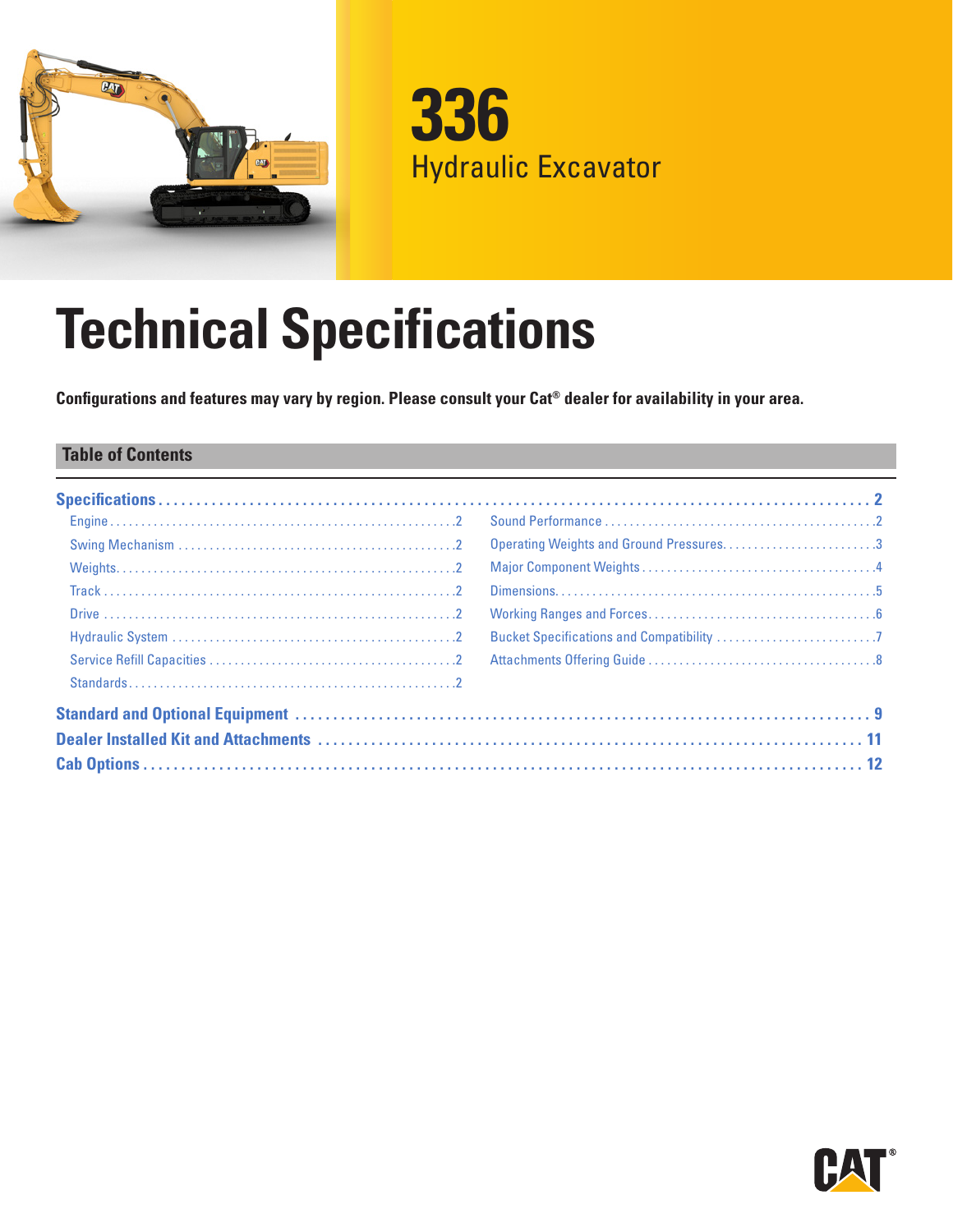# <span id="page-1-0"></span>**336 Hydraulic Excavator Specifications**

| <b>Engine</b>              |                        |                       |
|----------------------------|------------------------|-----------------------|
| Engine Model               | $Cat^{\circledR}C9.3B$ |                       |
| Net Power $-$ ISO 9249     | $232$ kW               | $311$ hp              |
| Engine Power $-$ ISO 14396 | 234 kW                 | $314$ hp              |
| Bore                       | $115 \text{ mm}$       | $5 \infty$            |
| <b>Stroke</b>              | $149$ mm               | $6 \infty$            |
| Displacement               | 9.3 L                  | $568$ in <sup>3</sup> |

• Meets Japan 2014 (Tier 4 Final) emission standards.

- Recommended for use up to 3300 m (10,830 ft) altitude with engine power derate above 2300 m (7,550 ft).
- Net power is tested per ISO 9249. Standards in effect at the time of manufacture.
- Net power advertised is the power available at the flywheel when the engine is equipped with fan, air intake system, exhaust system and alternator.
- Rated speed at 1,800 rpm.

#### **Swing Mechanism**

| Swing Speed             | $8.75$ rpm         |                  |
|-------------------------|--------------------|------------------|
| Maximum Swing Torque    | 144 k $N$ ·m       | $106,228$ lbf-ft |
| <b>Weights</b>          |                    |                  |
| <b>Operating Weight</b> | $35900 \text{ kg}$ | 79,100 lb        |

• Long undercarriage, Reach boom, R3.2DB (10'6") stick, GDX  $1.50 \text{ m}^3$  (1.96 yd<sup>3</sup>) bucket, 700 mm (28") triple grouser shoes, 6.8 t (14,991 lb) counterweight.

# **Track** Standard Track Shoes Width 700 mm 28"

| <b>Optional Track Shoes Width</b>       | $600 \text{ mm}$ | 24" |
|-----------------------------------------|------------------|-----|
| <b>Optional Track Shoes Width</b>       | $800 \text{ mm}$ | 31" |
| Number of Shoes (each side)             | 49               |     |
| Number of Track Rollers (each side)     |                  |     |
| Number of Carrier Rollers (each side) 2 |                  |     |

#### **Drive**

| Gradeability         | $35^{\circ}/70\%$  |              |
|----------------------|--------------------|--------------|
| Maximum Travel Speed | $4.7 \text{ km/h}$ | $2.9$ mph    |
| Maximum Drawbar Pull | 295 kN             | $66,206$ lbf |

### **Hydraulic System**

| Main System – Maximum Flow –<br>Implement   | 558 L/min<br>$(279 \times$<br>2 pumps) | $147$ gal/min<br>$(74 \times$<br>2 pumps) |
|---------------------------------------------|----------------------------------------|-------------------------------------------|
| Maximum Pressure – Equipment –<br>Implement | 35 000 kPa                             | 5,076 psi                                 |
| Maximum Pressure - Travel                   | 35 000 kPa                             | 5,076 psi                                 |
| Maximum Pressure - Swing                    | 29 400 kPa                             | 4,264 psi                                 |
| Boom Cylinder – Bore                        | $150 \text{ mm}$                       | 6 in                                      |
| Boom Cylinder - Stroke                      | 1440 mm                                | $57$ in                                   |
| Stick Cylinder - Bore                       | $170 \text{ mm}$                       | $7$ in                                    |
| Stick Cylinder – Stroke                     | 1738 mm                                | $68$ in                                   |
| DB Bucket Cylinder - Bore                   | $150 \text{ mm}$                       | $6 \text{ in}$                            |
| DB Bucket Cylinder - Stroke                 | 1151 mm                                | $45$ in                                   |
| TB Bucket Cylinder - Bore                   | $160 \text{ mm}$                       | $6 \text{ in}$                            |
| TB Bucket Cylinder - Stroke                 | 1356 mm                                | $53$ in                                   |
|                                             |                                        |                                           |

#### **Service Refill Capacities**

| Fuel Tank Capacity                      | 600 L | 158.5 gal  |
|-----------------------------------------|-------|------------|
| Cooling System                          | 40 L  | $10.5$ gal |
| Engine Oil (with filter)                | 32L   | 8.5 gal    |
| Swing Drive (each)                      | 18 L  | $4.8$ gal  |
| Final Drive (each)                      | 8 L   | $2.1$ gal  |
| Hydraulic System (including tank)       | 373 L | 98.5 gal   |
| Hydraulic Tank (including suction pipe) | 161 L | $42.5$ gal |
| <b>DEF</b> Tank                         | 80 L  | $21.1$ gal |
| <b>Standards</b>                        |       |            |
|                                         |       |            |

| <b>Brakes</b> | ISO 10265:2008   |
|---------------|------------------|
| Cab/ROPS      | ISO 12117-2:2008 |

#### **Sound Performance**

| ISO 6395 (external)   | $105 \text{ dB}(A)$ |
|-----------------------|---------------------|
| ISO 6396 (inside cab) | 73 $dB(A)$          |

• Hearing protection may be needed when operating with an open operator station and cab (when not properly maintained or doors/ windows open) for extended periods or in a noisy environment.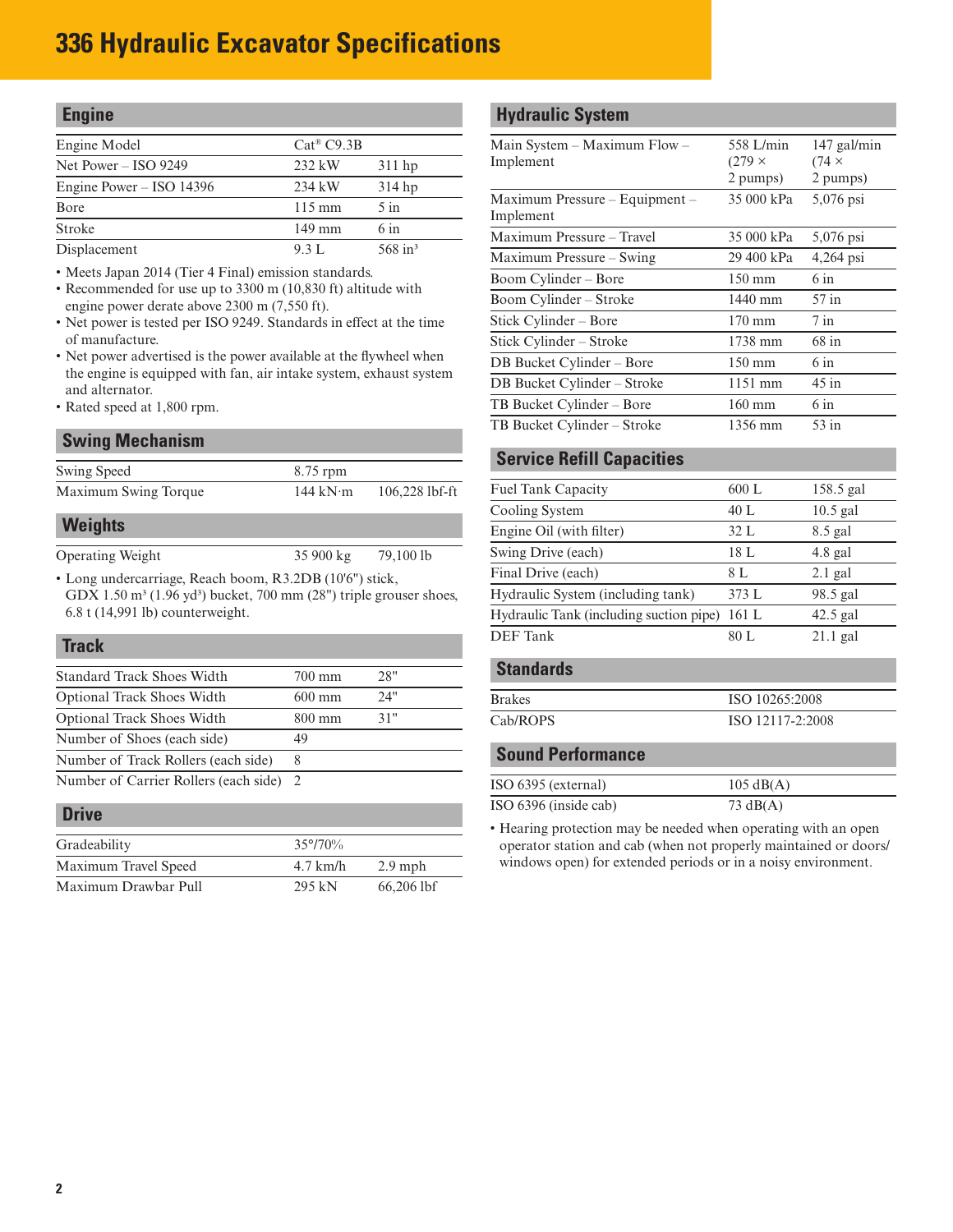# <span id="page-2-0"></span>**Operating Weights and Ground Pressures**

|                                                             | 600 mm (24")<br><b>Double Grouser Shoes</b> |                                  | 700 mm (28")      | <b>Triple Grouser Shoes</b>      |           | 800 mm (31")<br><b>Triple Grouser Shoes</b> | 800 mm (31")<br><b>Triple Grouser</b><br><b>HD Shoes</b> |                           |  |
|-------------------------------------------------------------|---------------------------------------------|----------------------------------|-------------------|----------------------------------|-----------|---------------------------------------------|----------------------------------------------------------|---------------------------|--|
|                                                             | Weight                                      | <b>Ground</b><br><b>Pressure</b> | Weight            | <b>Ground</b><br><b>Pressure</b> | Weight    | Ground<br><b>Pressure</b>                   | Weight                                                   | Ground<br><b>Pressure</b> |  |
|                                                             | kg                                          | kPa                              | kg                | kPa                              | kg        | kPa                                         | kg                                                       | kPa                       |  |
|                                                             | (Ib)                                        | (psi)                            | (I <sub>b</sub> ) | (psi)                            | (Ib)      | (psi)                                       | (Ib)                                                     | (psi)                     |  |
| <b>Base Frame with HD Track Rollers and Carrier Rollers</b> |                                             |                                  |                   |                                  |           |                                             |                                                          |                           |  |
| 6.8 t (14,991 lb) Counterweight                             |                                             |                                  |                   |                                  |           |                                             |                                                          |                           |  |
| Reach Boom + R3.9 (12'10") Stick +                          | 36 400                                      | 67.8                             | 36 000            | 57.4                             | 36 600    | 51.2                                        | 37 200                                                   | 52.0                      |  |
| 1.40 m <sup>3</sup> (1.83 yd <sup>3</sup> ) GDX Bucket      | (80,200)                                    | (9.8)                            | (79,300)          | (8.3)                            | (80, 800) | (7.4)                                       | (82,100)                                                 | (7.5)                     |  |
| Reach Boom + R3.2 (10'6") Stick +                           | 36 300                                      | 67.6                             | 35 900            | 57.3                             | 36 500    | 51.0                                        | 37 100                                                   | 51.8                      |  |
| 1.50 m <sup>3</sup> (1.96 yd <sup>3</sup> ) GDX Bucket      | (80,000)                                    | (9.8)                            | (79,100)          | (8.3)                            | (80, 500) | (7.4)                                       | (81, 800)                                                | (7.5)                     |  |
| Reach Boom + R2.8 (9'2") Stick +                            | 36 200                                      | 67.5                             | 35 800            | 57.2                             | 36 500    | 51.0                                        | 37 100                                                   | 51.8                      |  |
| 1.60 m <sup>3</sup> (2.09 yd <sup>3</sup> ) GDX Bucket      | (79,900)                                    | (9.8)                            | (79,000)          | (8.3)                            | (80, 400) | (7.4)                                       | (81, 800)                                                | (7.5)                     |  |
| Mass Boom + M2.55 (8'4") Stick +                            | 37 500                                      | 69.9                             | 37 100            | 59.3                             | 37 800    | 52.8                                        | 38 400                                                   | 53.6                      |  |
| 1.90 m <sup>3</sup> (2.48 yd <sup>3</sup> ) GDX Bucket      | (82,700)                                    | (10.1)                           | (81, 800)         | (8.6)                            | (83,300)  | (7.7)                                       | (84,600)                                                 | (7.8)                     |  |
| 7.56 t (16,667 lb) Counterweight                            |                                             |                                  |                   |                                  |           |                                             |                                                          |                           |  |
| Reach Boom + R3.9 (12'10") Stick +                          | 37 200                                      | 69.4                             | 36 800            | 58.8                             | 37 500    | 52.4                                        | 38 100                                                   | 53.2                      |  |
| 1.40 m <sup>3</sup> (1.83 yd <sup>3</sup> ) GDX Bucket      | (82,100)                                    | (10.1)                           | (81,200)          | (8.5)                            | (82, 600) | (7.6)                                       | (84,000)                                                 | (7.7)                     |  |
| Reach Boom + R3.2 (10'6") Stick +                           | 37 100                                      | 69.2                             | 36 700            | 58.6                             | 37 400    | 52.2                                        | 38 000                                                   | 53.0                      |  |
| 1.50 m <sup>3</sup> (1.96 yd <sup>3</sup> ) GDX Bucket      | (81,800)                                    | (10.0)                           | (81,000)          | (8.5)                            | (82, 400) | (7.6)                                       | (83,700)                                                 | (7.7)                     |  |
| Reach Boom + R2.8 (9'2") Stick +                            | 37 100                                      | 69.1                             | 36 700            | 58.6                             | 37 300    | 52.2                                        | 37 900                                                   | 53.0                      |  |
| 1.60 m <sup>3</sup> (2.09 yd <sup>3</sup> ) GDX Bucket      | (81, 800)                                   | (10.0)                           | (80,900)          | (8.5)                            | (82,300)  | (7.6)                                       | (83,700)                                                 | (7.7)                     |  |
| Mass Boom + M2.55 (8'4") Stick +                            | 38 400                                      | 71.5                             | 38 000            | 60.6                             | 38 600    | 54.0                                        | 39 200                                                   | 54.8                      |  |
| 1.90 m <sup>3</sup> (2.48 yd <sup>3</sup> ) GDX Bucket      | (84,600)                                    | (10.4)                           | (83,700)          | (8.8)                            | (85,200)  | (7.8)                                       | (86, 500)                                                | (7.9)                     |  |
| HD Reach Boom + HD R3.2 (10'6") Stick                       | 37 800                                      | 70.4                             | 37 400            | 59.7                             | 38 000    | 53.1                                        | 38 600                                                   | 54.0                      |  |
| + 1.40 m <sup>3</sup> (1.83 yd <sup>3</sup> ) HDX Bucket    | (83,300)                                    | (10.2)                           | (82,400)          | (8.7)                            | (83,900)  | (7.7)                                       | (85,200)                                                 | (7.8)                     |  |
| <b>Base Frame with DF Track Rollers and Carrier Rollers</b> |                                             |                                  |                   |                                  |           |                                             |                                                          |                           |  |
| 6.8 t (14,991 lb) Counterweight                             |                                             |                                  |                   |                                  |           |                                             |                                                          |                           |  |
| Reach Boom + R3.9 (12'10") Stick +                          | 36 500                                      | 68.0                             | 36 100            | 57.7                             | 36 800    | 51.4                                        | 37 400                                                   | 52.2                      |  |
| 1.40 m <sup>3</sup> (1.83 yd <sup>3</sup> ) GDX Bucket      | (80, 500)                                   | (9.9)                            | (79,600)          | (8.4)                            | (81,000)  | (7.4)                                       | (82,400)                                                 | (7.6)                     |  |
| Reach Boom + R3.2 (10'6") Stick +                           | 36 400                                      | 67.8                             | 36 000            | 57.5                             | 36 600    | 51.2                                        | 37 200                                                   | 52.0                      |  |
| 1.50 m <sup>3</sup> (1.96 yd <sup>3</sup> ) GDX Bucket      | (80,200)                                    | (9.8)                            | (79,300)          | (8.3)                            | (80, 800) | (7.4)                                       | (82,100)                                                 | (7.5)                     |  |
| Reach Boom + R2.8 (9'2") Stick +                            | 36 400                                      | 67.8                             | 36 000            | 57.4                             | 36 600    | 51.2                                        | 37 200                                                   | 52.0                      |  |
| 1.60 m <sup>3</sup> (2.09 yd <sup>3</sup> ) GDX Bucket      | (80,200)                                    | (9.8)                            | (79,300)          | (8.3)                            | (80,700)  | (7.4)                                       | (82,100)                                                 | (7.5)                     |  |
| Mass Boom + M2.55 (8'4") Stick +                            | 37 700                                      | 70.1                             | 37 300            | 59.5                             | 37 900    | 52.9                                        | 38 500                                                   | 53.8                      |  |
| $1.90 \text{ m}^3$ (2.48 yd <sup>3</sup> ) GDX Bucket       | (83,000)                                    | (10.2)                           | (82,100)          | (8.6)                            | (83,600)  | (7.7)                                       | (84,900)                                                 | (7.8)                     |  |
| 7.56 t (16,667 lb) Counterweight                            |                                             |                                  |                   |                                  |           |                                             |                                                          |                           |  |
| Reach Boom + R3.9 (12'10") Stick +                          | 37 400                                      | 69.6                             | 37 000            | 59.0                             | 37 600    | 52.6                                        | 38 200                                                   | 53.4                      |  |
| $1.40 \text{ m}^3$ (1.83 yd <sup>3</sup> ) GDX Bucket       | (82, 400)                                   | (10.1)                           | (81,500)          | (8.6)                            | (82,900)  | (7.6)                                       | (84,300)                                                 | (7.7)                     |  |
| Reach Boom + R3.2 (10'6") Stick +                           | 37 300                                      | 69.4                             | 36 900            | 58.8                             | 37 500    | 52.4                                        | 38 100                                                   | 53.2                      |  |
| $1.50 \text{ m}^3$ (1.96 yd <sup>3</sup> ) GDX Bucket       | (82,100)                                    | (10.1)                           | (81,200)          | (8.5)                            | (82,700)  | (7.6)                                       | (84,000)                                                 | (7.7)                     |  |
| Reach Boom + R2.8 (9'2") Stick +                            | 37 200                                      | 69.4                             | 36 800            | 58.8                             | 37 500    | 52.4                                        | 38 100                                                   | 53.2                      |  |
| $1.60 \text{ m}^3$ (2.09 yd <sup>3</sup> ) GDX Bucket       | (82,100)                                    | (10.1)                           | (81,200)          | (8.5)                            | (82,600)  | (7.6)                                       | (83,900)                                                 | (7.7)                     |  |
| Mass Boom + M2.55 (8'4") Stick +                            | 38 500                                      | 71.7                             | 38 100            | 60.8                             | 38 800    | 54.1                                        | 39 400                                                   | 55.0                      |  |
| 1.90 m <sup>3</sup> (2.48 yd <sup>3</sup> ) GDX Bucket      | (84,900)                                    | (10.4)                           | (84,000)          | (8.8)                            | (85,500)  | (7.9)                                       | (86, 800)                                                | (8.0)                     |  |
| HD Reach Boom + HD R3.2 (10'6") Stick                       | 37 900                                      | 70.6                             | 37 500            | 59.9                             | 38 200    | 53.3                                        | 38 800                                                   | 54.2                      |  |
| + 1.40 m <sup>3</sup> (1.83 yd <sup>3</sup> ) HDX Bucket    | (83,600)                                    | (10.2)                           | (82,700)          | (8.7)                            | (84,100)  | (7.7)                                       | (85,500)                                                 | (7.9)                     |  |

All operating weights include a 90% fuel tank with 75 kg (165 lb) operator.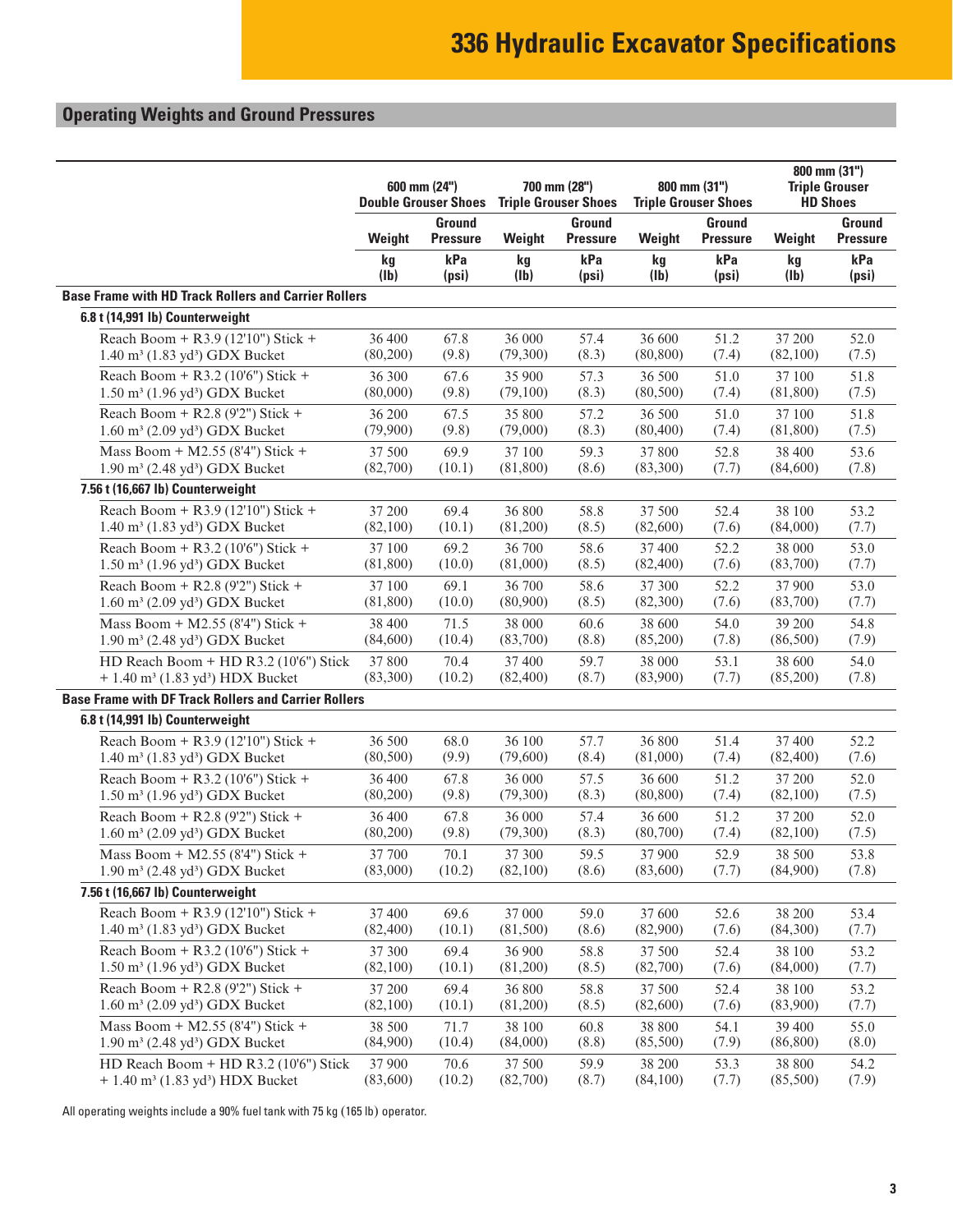# <span id="page-3-0"></span>**Major Component Weights**

|                                                                                                                                  | kg      | $\mathbf{I}$ |
|----------------------------------------------------------------------------------------------------------------------------------|---------|--------------|
| Base machine with 6.8 t (14,991 lb) counterweight, standard swing frame, base frame with HD track rollers<br>and carrier rollers | 24 5 30 | 54,090       |
| Base machine with 6.8 t (14,991 lb) counterweight, standard swing frame, base frame with DF track rollers<br>and carrier rollers | 24 660  | 54,370       |
| Base machine with 7.56 t (16,667 lb) counterweight, HD swing frame, base frame with HD track rollers<br>and carrier rollers      | 25 390  | 55,980       |
| Base machine with 7.56 t (16,667 lb) counterweight, HD swing frame, base frame with DF track rollers<br>and carrier rollers      | 25 5 20 | 56,270       |
| <b>Track Shoes:</b>                                                                                                              |         |              |
| 600 mm (24") Width, 15.5 mm (0.61") Thick, Double Grouser Track Shoes                                                            | 4850    | 10,700       |
| 700 mm (28") Width, 11 mm (0.43") Thick, Triple Grouser Track Shoes                                                              | 4450    | 9,800        |
| 800 mm (31") Width, 13 mm (0.51") Thick, Triple Grouser Track Shoes                                                              | 5100    | 11,230       |
| 800 mm (31") Width, 15.5 mm (0.61") Thick, HD Triple Grouser Track Shoes                                                         | 5690    | 12,550       |
| Two Boom Cylinders                                                                                                               | 670     | 1,470        |
| Weight of 90% Fuel Tank and 75 kg (165 lb) Operator                                                                              | 550     | 1,210        |
| Counterweights:                                                                                                                  |         |              |
| 6.8 t (14,991 lb) Counterweight                                                                                                  | 6800    | 14,990       |
| 7.56 t (16,667 lb) Counterweight                                                                                                 | 7560    | 16,670       |
| Swing Frames:                                                                                                                    |         |              |
| <b>Standard Swing Frame</b>                                                                                                      | 3160    | 6,960        |
| HD Swing Frame                                                                                                                   | 3260    | 7,180        |
| Long Undercarriage:                                                                                                              |         |              |
| Base Frame with HD Track Rollers and Carrier Rollers                                                                             | 8400    | 18,520       |
| Base Frame with DF Track Rollers and Carrier Rollers                                                                             | 8530    | 18,810       |
| Booms (including lines, pins, stick cylinder):                                                                                   |         |              |
| Reach Boom 6.5 m (21'4")                                                                                                         | 3220    | 7,100        |
| Mass Boom 6.18 m (20'3")                                                                                                         | 3480    | 7,670        |
| HD Reach Boom 6.5 m (21'4")                                                                                                      | 3480    | 7,670        |
| Sticks (including lines, pins, bucket cylinder, bucket linkage):                                                                 |         |              |
| Reach Stick R2.8DB (9'2")                                                                                                        | 1710    | 3,780        |
| Reach Stick R3.2DB (10'6")                                                                                                       | 1800    | 3,960        |
| Reach Stick R3.9DB (12'10")                                                                                                      | 1950    | 4,310        |
| Mass Stick M2.55TB (8'4")                                                                                                        | 2130    | 4,700        |
| HD Reach Stick R3.2DB (10'6")                                                                                                    | 1930    | 4,250        |
| Buckets (without linkage):                                                                                                       |         |              |
| $1.40 \text{ m}^3 (1.83 \text{ yd}^3) \text{ GDX}$                                                                               | 1280    | 2,820        |
| $1.50 \text{ m}^3$ (1.96 yd <sup>3</sup> ) GDX                                                                                   | 1310    | 2,900        |
| $1.60 \text{ m}^3$ (2.09 yd <sup>3</sup> ) GDX                                                                                   | 1380    | 3,040        |
| $1.90 \text{ m}^3$ (2.48 yd <sup>3</sup> ) GDX                                                                                   | 1980    | 4,370        |
| $1.40 \text{ m}^3$ (1.83 yd <sup>3</sup> ) HDX                                                                                   | 1590    | 3,510        |
| $1.50 \text{ m}^3$ (1.96 yd <sup>3</sup> ) HDX                                                                                   | 1640    | 3,620        |
| Quick Coupler:                                                                                                                   |         |              |
| Pin Grabber QC                                                                                                                   | 700     | 1,550        |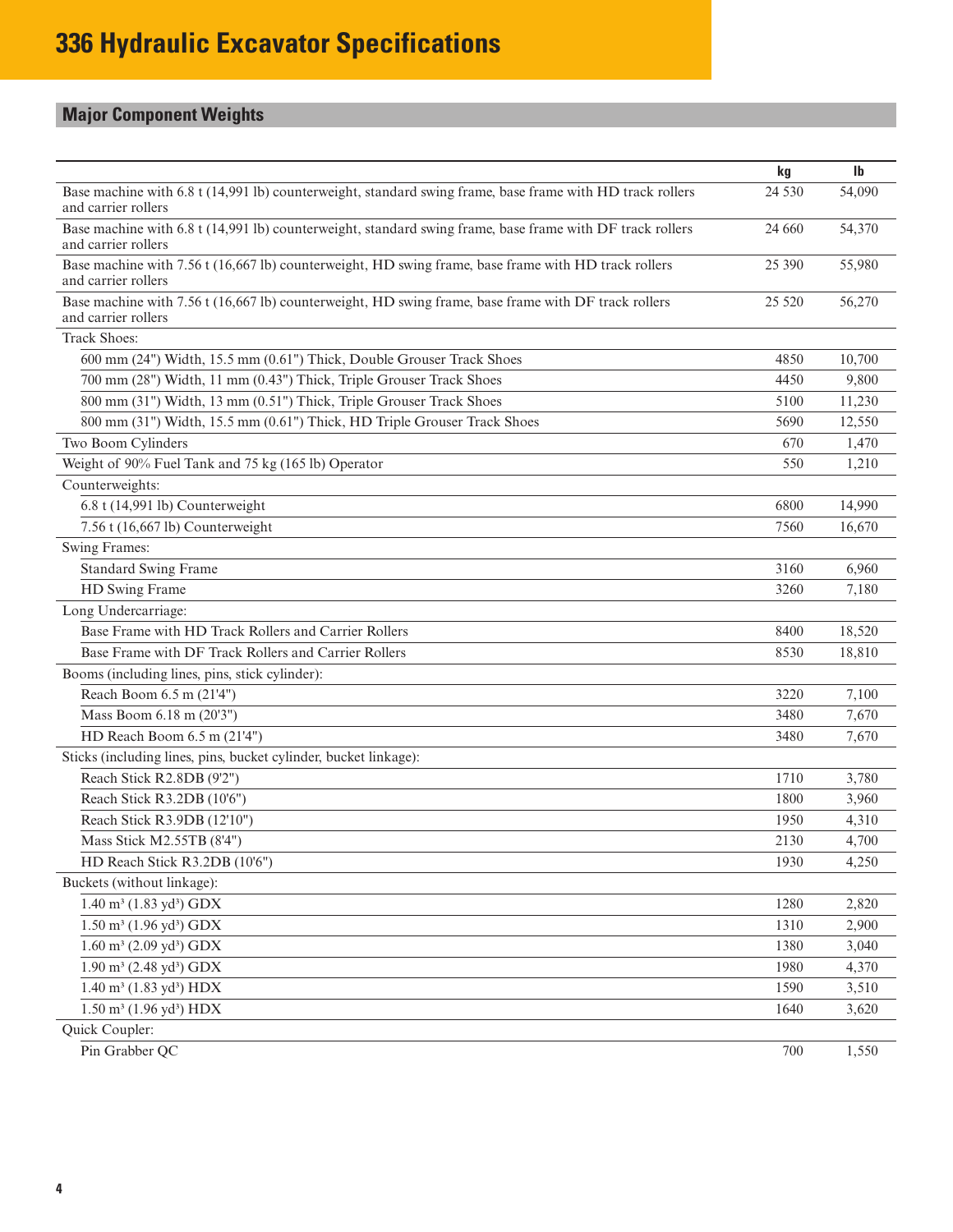### <span id="page-4-0"></span>**Dimensions**

All dimensions are approximate and may vary depending on bucket selection.

| 3<br>$\overline{16}$<br>q<br>10                         |                    |                     |                                         |                     |                    |                     |                                      |                     |
|---------------------------------------------------------|--------------------|---------------------|-----------------------------------------|---------------------|--------------------|---------------------|--------------------------------------|---------------------|
| <b>Boom Options</b>                                     |                    |                     | <b>Reach Boom</b><br>$6.5$ m $(21'4'')$ |                     |                    |                     | <b>Mass Boom</b><br>$6.18$ m (20'3") |                     |
| <b>Stick Options</b>                                    |                    |                     | <b>Reach Stick</b>                      |                     |                    |                     | <b>Mass Stick</b>                    |                     |
|                                                         | R3.9DB (12'10")    |                     | R3.2DB (10'6")                          |                     | R2.8DB (9'2")      |                     | M2.55TB (8'4")                       |                     |
| 1 Machine Height:                                       |                    |                     |                                         |                     |                    |                     |                                      |                     |
| Cab Height                                              | 3170 mm            | 10'4"               | 3170 mm                                 | 10'4"               | 3170 mm            | 10'4"               | 3170 mm                              | 10'4"               |
| FOGS Height                                             | 3310 mm            | 10'10"              | 3310 mm                                 | 10'10"              | 3310 mm            | 10'10"              | 3310 mm                              | 10'10"              |
| Handrails Height                                        | 3160 mm            | 10'4"               | 3160 mm                                 | 10'4"               | 3160 mm            | 10'4"               | 3160 mm                              | 10'4"               |
| With Boom/Stick/Bucket Installed                        | 3670 mm            | 12'0''              | 3360 mm                                 | 11'0"               | 3580 mm            | 11'8''              | 3590 mm                              | 11'9"               |
| With Boom/Stick Installed                               | 3510 mm            | 11'6"               | 3300 mm                                 | 10'9"               | 3430 mm            | 11'3''              | 3340 mm                              | 10'11"              |
| With Boom Installed                                     | 2880 mm            | 9'5''               | 2880 mm                                 | 9'5''               | 2880 mm            | 9'5''               | 2830 mm                              | 9'3''               |
| With Boom/Stick/Bucket Installed (with auxiliary lines) | 3720 mm            | 12'2''              | 3420 mm                                 | 11'2''              | 3600 mm            | 11'9"               | 3600 mm                              | 11'9"               |
| With Boom/Stick Installed (with auxiliary lines)        | 3570 mm            | 11'8''              | 3380 mm                                 | 11'1''              | 3480 mm            | 11'5''              | 3350 mm                              | 10'11"              |
| With Boom Installed (with auxiliary lines)              | 2970 mm            | 9'8''               | 2970 mm                                 | 9'8''               | 2970 mm            | 9'8''               | 2900 mm                              | 9'6''               |
| 2 Machine Length:                                       |                    |                     |                                         |                     |                    |                     |                                      |                     |
| With Boom/Stick/Bucket Installed                        | 11 200 mm          | 36'8"               | 11 150 mm                               | 36'6"               | 11 210 mm          | 36'9''              | 10 890 mm                            | 35'8"               |
| With Boom/Stick Installed                               | 11 180 mm          | 36'8"               | 11 130 mm                               | 36'6"               | 11 180 mm          | 36'8"               | 10 830 mm                            | 35'6"               |
| With Boom Installed                                     | 9960 mm            | 32'8"               | 9960 mm                                 | 32'8"               | 9960 mm            | 32'8"               | 9640 mm                              | 31'7"               |
| With Boom/Stick/Bucket Installed (with auxiliary lines) | 11 200 mm          | 36'8"               | 11 150 mm                               | 36'6"               | 11 210 mm          | 36'9"               | 10 890 mm                            | 35'8"               |
| With Boom/Stick Installed (with auxiliary lines)        | 11 180 mm          | 36'8"               | 11 130 mm                               | 36'6"               | 11 180 mm          | 36'8"               | 10 830 mm                            | 35'6"               |
| With Boom Installed (with auxiliary lines)              | 10 010 mm          | 32'10"              | 10 010 mm 32'10"                        |                     | 10 010 mm 32'10"   |                     | 9640 mm                              | 31'7"               |
| 3 Upperframe Width without Walkways                     | 2970 mm            | 9'9''               | 2970 mm                                 | 9'9''               | 2970 mm            | 9'9''               | 2970 mm                              | 9'9''               |
| 4 Tail Swing Radius                                     | 3530 mm            | 11'6''              | 3530 mm                                 | 11'6"               | 3530 mm            | 11'6''              | 3530 mm                              | 11'6''              |
| <b>5</b> Counterweight Clearance                        | 1250 mm            | 4'1''               | 1250 mm                                 | 4'1''               | 1250 mm            | 4'1''               | 1250 mm                              | 4'1''               |
| <b>6</b> Ground Clearance                               | 510 mm             | $1'8"$              | 510 mm                                  | $1'8"$              | 510 mm             | 1'8''               | 510 mm                               | 1'8''               |
| 7 Track Length - Length to Center of Rollers            | 4040 mm            | 13'3"               | 4040 mm                                 | 13'3''              | 4040 mm            | 13'3"               | 4040 mm                              | 13'3"               |
| 8 Track Length                                          | 5030 mm            | 16'6"               | 5030 mm                                 | 16'6"               | 5030 mm            | 16'6"               | 5030 mm                              | 16'6"               |
| 9 Track Gauge                                           | 2590 mm            | 8'5''               | 2590 mm                                 | 8'5''               | 2590 mm            | 8'5''               | 2590 mm                              | 8'5''               |
| 10 Track Width/Undercarriage Width:                     |                    |                     |                                         |                     |                    |                     |                                      |                     |
| 600 mm (24") Shoes                                      | 3190 mm            | 10'5"               | 3190 mm                                 | 10'5"               | 3190 mm            | 10'5"               | 3190 mm                              | 10'5"               |
| 700 mm (28") Shoes                                      | 3290 mm            | 10'9''              | 3290 mm                                 | 10'9"               | 3290 mm            | 10'9''              | 3290 mm                              | 10'9''              |
| 800 mm (31") Shoes                                      | 3390 mm            | 11'1''              | 3390 mm                                 | 11'1''              | 3390 mm            | 11'1"               | 3390 mm                              | 11'1"               |
| <b>Bucket Type</b>                                      | GDX                |                     | <b>GDX</b>                              |                     | <b>GDX</b>         |                     | $\operatorname{GDX}$                 |                     |
| <b>Bucket Capacity</b>                                  | $1.40 \text{ m}^3$ | $1.83 \text{ yd}^3$ | $1.50 \text{ m}^3$                      | $1.96 \text{ yd}^3$ | $1.60 \text{ m}^3$ | $2.09 \text{ yd}^3$ | $1.90 \text{ m}^3$                   | $2.48 \text{ yd}^3$ |
| <b>Bucket Tip Radius</b>                                | 1680 mm            | 5'6''               | 1680 mm                                 | 5'6''               | 1680 mm            | 5'6''               | 1890 mm                              | 6'2"                |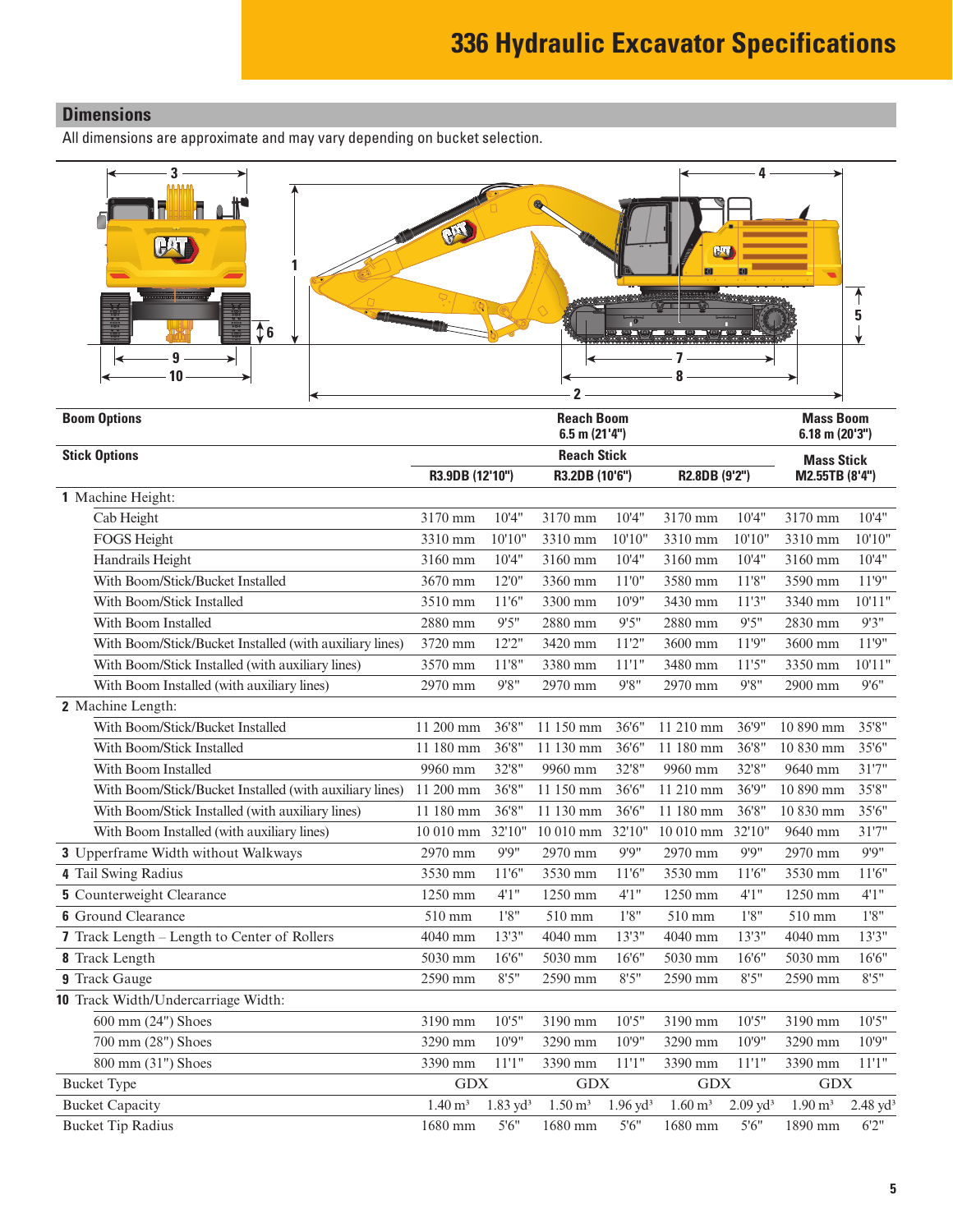### <span id="page-5-0"></span>**Working Ranges and Forces**

All dimensions are approximate and may vary depending on bucket selection.



| <b>Boom Options</b>                                           |                                                    | <b>Mass Boom</b><br>$6.18$ m $(20'3'')$ |                    |                     |                        |                        |                    |                     |  |
|---------------------------------------------------------------|----------------------------------------------------|-----------------------------------------|--------------------|---------------------|------------------------|------------------------|--------------------|---------------------|--|
| <b>Stick Options</b>                                          |                                                    | <b>Reach Stick</b>                      |                    |                     |                        |                        |                    |                     |  |
|                                                               | R3.9DB (12'10")<br>R3.2DB (10'6")<br>R2.8DB (9'2") |                                         |                    |                     |                        | M2.55TB (8'4")         |                    |                     |  |
| 1 Maximum Digging Depth                                       | $8110 \text{ mm}$                                  | 26'7''                                  | 7410 mm            | 24'3"               | 7010 mm                | 22'11"                 | 6580 mm            | 21'7"               |  |
| <b>2</b> Maximum Reach at Ground Line                         | 11 640 mm                                          | 38'2"                                   | 10 940 mm          | 35'10"              | $10630$ mm             | 34'10''                | $10190 \text{ mm}$ | 33'5"               |  |
| <b>3</b> Maximum Cutting Height                               | 10 700 mm                                          | 35'1''                                  | 10 290 mm          | 33'9"               | 10 340 mm              | 33'11"                 | 10 030 mm          | 32'10"              |  |
| 4 Maximum Loading Height                                      | 7580 mm                                            | 24'10"                                  | 7190 mm            | 23'7"               | 7190 mm                | 23'7''                 | 6690 mm            | 21'11"              |  |
| <b>5</b> Minimum Loading Height                               | 1990 mm                                            | 6'6''                                   | 2690 mm            | 8'9''               | 3090 mm                | 10'1"                  | 3000 mm            | 9'10"               |  |
| <b>6</b> Maximum Depth Cut for 2440 mm<br>(8'0") Level Bottom | 7970 mm                                            | 26'1''                                  | 7240 mm            | 23'9"               | 6840 mm                | 22'5''                 | 6400 mm            | 20'11"              |  |
| <b>7</b> Maximum Vertical Wall Digging Depth                  | 6950 mm                                            | 22'9"                                   | 6130 mm            | 20'1''              | $6060$ mm              | 19'10"                 | 5070 mm            | 16'7"               |  |
| Bucket Digging Force (ISO)                                    | 223 kN                                             | 50,020 lbf                              | 223 kN             | 50,020 lbf          | 223 kN                 | 50,020 lbf             | 271 kN             | $60,950$ lbf        |  |
| Stick Digging Force (ISO)                                     | 146 kN                                             | 32,910 lbf                              | 169 kN             | 37,950 lbf          | 188 kN                 | 42,290 lbf             | 192 kN             | 43,050 lbf          |  |
| <b>Bucket Type</b>                                            | <b>GDX</b>                                         |                                         | <b>GDX</b>         |                     | <b>GDX</b>             |                        | <b>GDX</b>         |                     |  |
| <b>Bucket Capacity</b>                                        | $1.40 \; \mathrm{m}^3$                             | $1.83 \text{ yd}^3$                     | $1.50 \text{ m}^3$ | $1.96 \text{ yd}^3$ | $1.60 \; \mathrm{m}^3$ | $2.09$ yd <sup>3</sup> | $1.90 \text{ m}^3$ | $2.48 \text{ yd}^3$ |  |
| <b>Bucket Tip Radius</b>                                      | 1680 mm                                            | 5'6''                                   | 1680 mm            | 5'6''               | 1680 mm                | 5'6''                  | 1890 mm            | 6'2''               |  |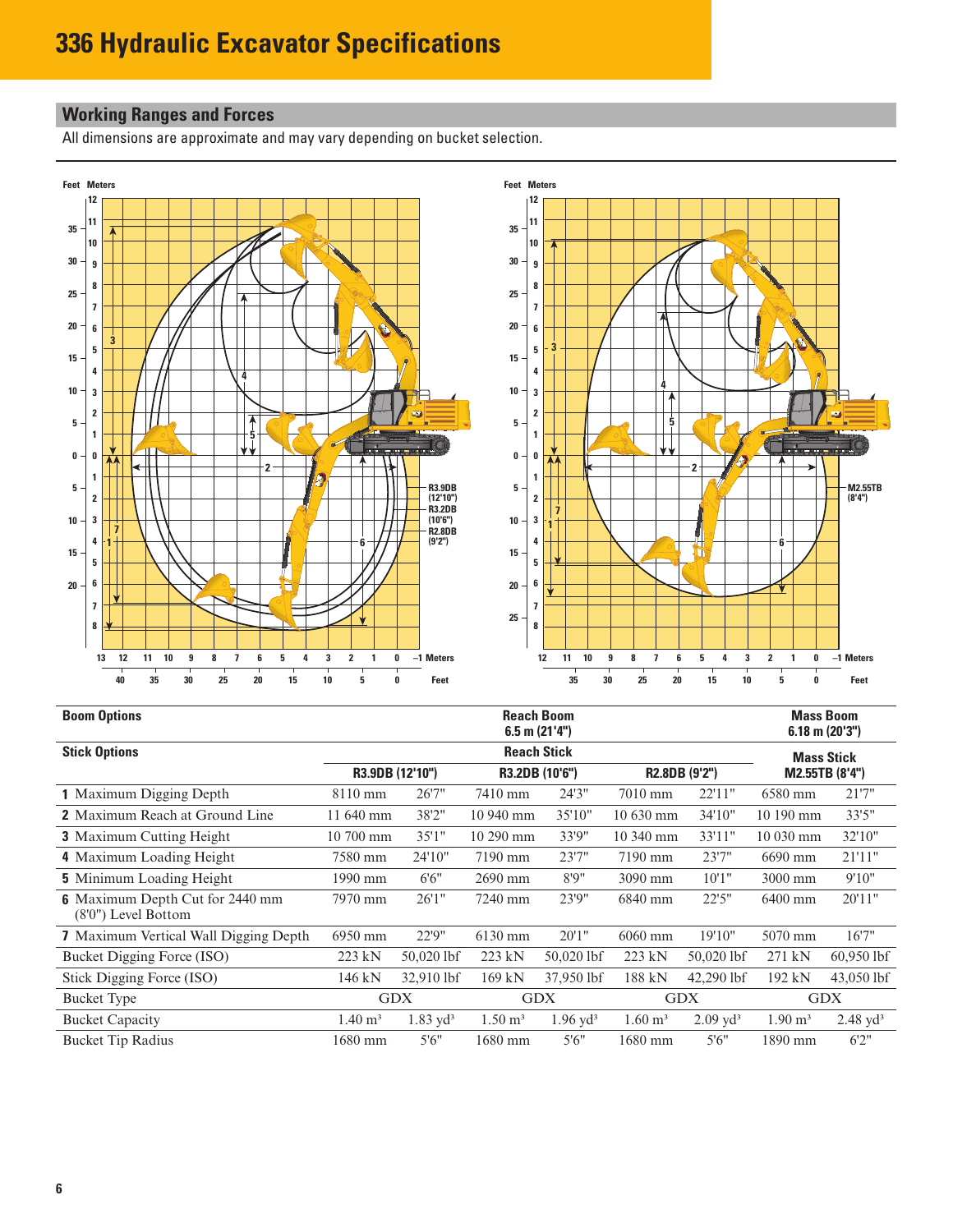### <span id="page-6-0"></span>**Bucket Specifications and Compatibility**

|                                              |           |       |    |                |                           |        |        |                           | <b>Long Undercarriage</b>                                          |                   |                  |                            |                                |                            |                   |                  |                            |
|----------------------------------------------|-----------|-------|----|----------------|---------------------------|--------|--------|---------------------------|--------------------------------------------------------------------|-------------------|------------------|----------------------------|--------------------------------|----------------------------|-------------------|------------------|----------------------------|
|                                              |           |       |    |                |                           |        |        |                           | 6.8 t (14,991 lb) Counterweight<br>7.5 t (16,667 lb) Counterweight |                   |                  |                            |                                |                            |                   |                  |                            |
|                                              |           | Width |    |                | Capacity                  |        | Weight | Fill                      |                                                                    | <b>Reach Boom</b> |                  | <b>Mass</b><br><b>Boom</b> | <b>Reach HD</b><br><b>Boom</b> |                            | <b>Reach Boom</b> |                  | <b>Mass</b><br><b>Boom</b> |
|                                              | Linkage   | mm    | in | m <sup>3</sup> | yd <sup>3</sup>           | kg     | Ib     | $\frac{0}{0}$             | R <sub>2.8</sub><br>(9'2")                                         | R3.2<br>(10'6")   | R3.9<br>(12'10") | M2.55<br>(8'4")            | <b>R3.2HD</b><br>(10'6")       | R <sub>2.8</sub><br>(9'2") | R3.2<br>(10'6")   | R3.9<br>(12'10") | M2.55<br>(8'4")            |
| Pin-On (No Quick Coupler)                    |           |       |    |                |                           |        |        |                           |                                                                    |                   |                  |                            |                                |                            |                   |                  |                            |
| <b>General Duty Excavation</b>               | DB        | 1400  | 55 | 1.40           | 1.83                      | 1163   | 2,563  | 100                       |                                                                    |                   |                  |                            |                                |                            |                   |                  |                            |
|                                              | DB        | 1450  | 57 | 1.50           | 1.96                      | 1200   | 2,645  | 100                       | Ŋ                                                                  |                   |                  |                            |                                |                            |                   |                  |                            |
|                                              | <b>DB</b> | 1550  | 61 | 1.60           | 2.09                      | 1262   | 2,783  | 100                       | ●                                                                  |                   | ▲                |                            |                                | $\bullet$                  |                   |                  |                            |
| <b>Heavy Duty Excavation</b>                 | DB        | 1450  | 57 | 1.40           | 1.83                      | 1467   | 3,234  | 100                       | Ð                                                                  |                   | ●                |                            |                                | $\bullet$                  |                   | $\bullet$        |                            |
|                                              | DB        | 1500  | 59 | 1.50           | 1.96                      | 1518   | 3,346  | 100                       |                                                                    |                   | $\odot$          |                            |                                | $\bullet$                  |                   |                  |                            |
| <b>Heavy Duty</b>                            | DB        | 1500  | 61 | 1.88           | 2.46                      | 1583   | 3,490  | 100                       |                                                                    | $\odot$           | $\ominus$        |                            |                                |                            |                   | $\circledcirc$   |                            |
| Heavy Duty Excavation - Skeleton             | DB        | 1450  | 57 | 1.40           | 1.83                      | 1466   | 3,232  | 100                       | $\bullet$                                                          |                   |                  |                            |                                | ●                          |                   |                  |                            |
| <b>General Duty Excavation</b>               | TB        | 1500  | 59 | 1.90           | 2.48                      | 1857   | 4,094  | 100                       |                                                                    |                   |                  |                            |                                |                            |                   |                  |                            |
|                                              | TB        | 1600  | 63 | 2.00           | 2.62                      | 1904   | 4,197  | 100                       |                                                                    |                   |                  | $\odot$                    |                                |                            |                   |                  |                            |
| Maximum load with pin-on (payload + bucket)  |           |       |    |                | kg                        | 5455   | 5160   | 4500                      | 5760                                                               | 5370              | 5855             | 5545                       | 4855                           | 6200                       |                   |                  |                            |
|                                              |           |       |    |                |                           |        |        | $\mathsf{I}^{\mathsf{b}}$ | 12,026                                                             | 11,376            | 9,921            | 12,699                     | 11,839                         | 12,908                     | 12,225            | 10,703           | 13.669                     |
| <b>With Cat Pin Grabber Coupler</b>          |           |       |    |                |                           |        |        |                           |                                                                    |                   |                  |                            |                                |                            |                   |                  |                            |
| <b>General Duty Excavation</b>               | DB        | 1400  | 55 | 1.40           | 1.83                      | 1163   | 2,563  | 100                       |                                                                    |                   | $\odot$          |                            |                                | O                          |                   |                  |                            |
|                                              | DB        | 1450  | 57 | 1.50           | 1.96                      | 1200   | 2,645  | 100                       | ●                                                                  |                   | $\odot$          |                            | ●                              | $\bullet$                  |                   | $\odot$          |                            |
|                                              | DB        | 1550  | 61 | 1.60           | 2.09                      | 1262   | 2,783  | 100                       |                                                                    |                   | $\ominus$        |                            |                                | $\bullet$                  |                   | $\odot$          |                            |
| <b>Heavy Duty Excavation</b>                 | DB        | 1450  | 57 | 1.40           | 1.83                      | 1467   | 3,234  | 100                       | ●                                                                  | O                 | $\Theta$         |                            | ●                              | $\bullet$                  |                   | $\odot$          |                            |
|                                              | DB        | 1500  | 59 | 1.50           | 1.96                      | 1518   | 3,346  | 100                       |                                                                    | $\odot$           | $\ominus$        |                            |                                | O                          |                   | $\odot$          |                            |
| <b>Heavy Duty</b>                            | DB        | 1500  | 60 | 1.88           | 2.46                      | 1583   | 3,490  | 100                       | $\ominus$                                                          | $\ominus$         | $\circ$          |                            | $\ominus$                      | $\odot$                    | $\odot$           | $\circ$          |                            |
| Heavy Duty Excavation - Skeleton             | DB        | 1450  | 57 | 1.40           | 1.83                      | 1466   | 3,232  | 100                       |                                                                    |                   | $\ominus$        |                            |                                | ●                          |                   | $\odot$          |                            |
| <b>General Duty Excavation</b>               | TB        | 1500  | 59 | 1.90           | 2.48                      | 1857   | 4,094  | 100                       |                                                                    |                   |                  | $\ominus$                  |                                |                            |                   |                  | $\odot$                    |
|                                              | TB        | 1600  | 63 | 2.00           | 2.62                      | 1904   | 4,197  | 100                       |                                                                    |                   |                  | $\circ$                    |                                |                            |                   |                  | $\ominus$                  |
|                                              |           |       |    |                |                           |        |        | kg                        | 4760                                                               | 4465              | 3808             | 4707                       | 4674                           | 5160                       | 4850              | 4159             | 5151                       |
| Maximum load with coupler (payload + bucket) |           |       |    |                | $\mathsf{I}^{\mathsf{b}}$ | 10,495 | 9,844  | 8,396                     | 10,377                                                             | 10,305            | 11,377           | 10,693                     | 9,170                          | 11,356                     |                   |                  |                            |

The above loads are in compliance with hydraulic excavator standard EN474-5:2006 + A3:2013, they do not exceed 87% of hydraulic lifting capacity or 75% of tipping capacity with front linkage fully extended at ground line with bucket curled. Capacity based on ISO 7451:2007.

Bucket weight with General Duty tips.

Caterpillar recommends using appropriate work tools to maximize the value customers receive from our products. Use of work tools, including buckets, which are outside of Caterpillar's recommendations or specifications for weight, dimensions, flows, pressures, etc. may result in less-than-optimal performance, including but not limited to reductions in production, stability, reliability, and component durability. Improper use of a work tool resulting in sweeping, prying, twisting and/or catching of heavy loads will reduce the life of the boom and stick.

#### **Maximum Material Density:**

- 2100 kg/m<sup>3</sup> (3,500 lb/yd<sup>3</sup>)
- 1800 kg/m3 (3,000 lb/yd3)
- $\Theta$  1500 kg/m<sup>3</sup> (2,500 lb/yd<sup>3</sup>)
- 1200 kg/m3 (2,000 lb/yd3)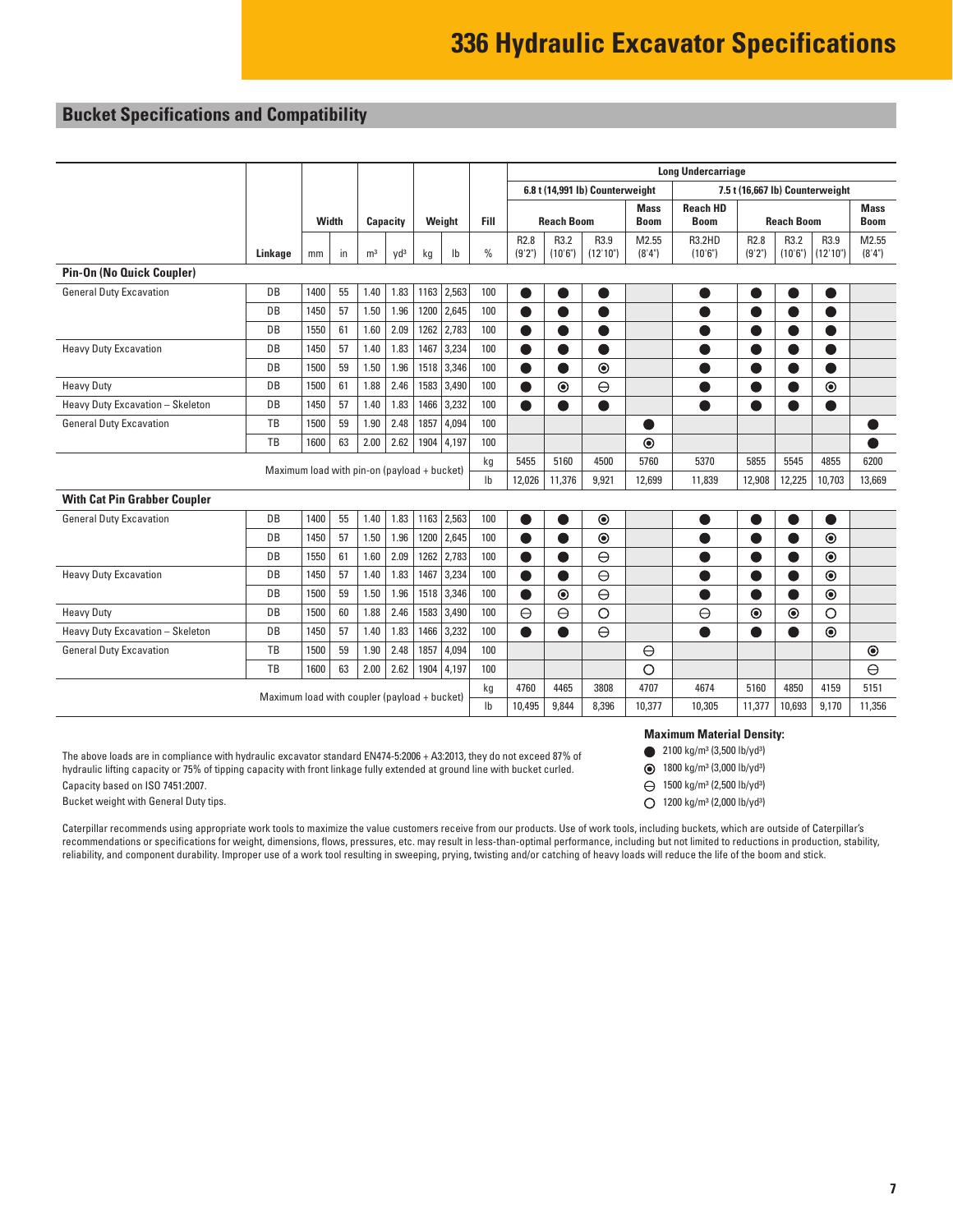# <span id="page-7-0"></span>**336 Hydraulic Excavator Specifications**

| <b>Attachments Offering Guide</b>                                                                                      |                  |                          |                              |                     |                    |                    |
|------------------------------------------------------------------------------------------------------------------------|------------------|--------------------------|------------------------------|---------------------|--------------------|--------------------|
| Not all Attachments are available in all regions. Consult your Cat dealer for configurations available in your region. |                  |                          |                              |                     |                    |                    |
| Match                                                                                                                  | $\ast$           | Working range front only |                              |                     | No Match           |                    |
| <b>PIN-ON ATTACHMENTS</b>                                                                                              |                  |                          |                              |                     |                    |                    |
| <b>Undercarriage</b>                                                                                                   |                  |                          |                              | L                   |                    |                    |
| Counterweight                                                                                                          |                  |                          |                              | 6.8 t (14,991 lb)   |                    |                    |
| <b>Boom Type</b>                                                                                                       |                  |                          | <b>Reach</b>                 |                     |                    | <b>ME</b>          |
| <b>Stick Length</b>                                                                                                    |                  | $2.8$ m $(9'2'')$        | $3.2$ m (10'6")              |                     | $3.9$ m (12'10")   | $2.55$ m $(8'4'')$ |
| Hydraulic Hammers                                                                                                      | H140 S           | $\checkmark$             | ✓                            |                     | $\checkmark$       | $\checkmark$       |
|                                                                                                                        | H160 S           | $\checkmark$             | $\checkmark$                 |                     | $\checkmark$       | $\checkmark$       |
| Pulverizers                                                                                                            | P <sub>225</sub> | ✓                        | $\checkmark$                 |                     | ✓                  |                    |
|                                                                                                                        | P235             | $\checkmark$             | ✓                            |                     | ✓                  | $\checkmark$       |
| <b>Undercarriage</b>                                                                                                   |                  |                          |                              | L                   |                    |                    |
| Counterweight                                                                                                          |                  |                          |                              | 7.56 t (16,667 lb)  |                    |                    |
| <b>Boom Type</b>                                                                                                       |                  |                          | <b>Reach</b>                 |                     | <b>Reach HD</b>    | <b>ME</b>          |
| <b>Stick Length</b>                                                                                                    |                  | $2.8$ m $(9'2'')$        | $3.2$ m (10'6")              | $3.9$ m (12'10")    | 3.2 m HD (10'6")   | $2.55$ m $(8'4'')$ |
| Hydraulic Hammers                                                                                                      | H140 S           | $\checkmark$             | $\checkmark$                 | $\checkmark$        | $\checkmark$       | $\checkmark$       |
|                                                                                                                        | H160 S           | ✓                        | ✓                            | ✓                   | $\checkmark$       | $\checkmark$       |
| Pulverizers                                                                                                            | P225             | ✓                        | ✓                            | ✓                   | $\checkmark$       |                    |
|                                                                                                                        | P235             | ✓                        | $\checkmark$<br>✓            |                     | $\checkmark$       | $\checkmark$       |
| <b>CAT PIN GRABBER COUPLER ATTACHMENTS</b>                                                                             |                  |                          |                              |                     |                    |                    |
| <b>Undercarriage</b>                                                                                                   |                  |                          |                              | L                   |                    |                    |
| Counterweight                                                                                                          |                  |                          |                              | 6.8 t (14,991 lb)   |                    |                    |
| <b>Boom Type</b>                                                                                                       |                  |                          | <b>Reach</b>                 |                     |                    | <b>ME</b>          |
| <b>Stick Length</b>                                                                                                    |                  | $2.8$ m (9'2")           | $3.2$ m (10'6")              |                     | 3.9 m (12'10")     | $2.55$ m $(8'4'')$ |
| Hydraulic Hammers                                                                                                      | H140 S           | ✓                        | $\checkmark$                 |                     | ✓                  | $\checkmark$       |
|                                                                                                                        | H160 S           | ✓                        | ✓                            |                     | $\checkmark^*$     | $\checkmark$       |
| Pulverizers                                                                                                            | P225             | ✓                        | ✓                            |                     | $\checkmark$       |                    |
|                                                                                                                        | P235             | ✓                        | $\checkmark^*$               |                     |                    | $\checkmark^*$     |
| <b>Undercarriage</b>                                                                                                   |                  |                          |                              | L                   |                    |                    |
| Counterweight                                                                                                          |                  |                          |                              | 7.56 t (16,667 lb)  |                    |                    |
| <b>Boom Type</b>                                                                                                       |                  |                          | <b>Reach</b>                 |                     | <b>Reach HD</b>    | <b>ME</b>          |
| <b>Stick Length</b>                                                                                                    |                  | $2.8$ m $(9'2'')$        | $3.2$ m (10'6")              | $3.9$ m $(12'10'')$ | 3.2 m HD (10'6")   | $2.55$ m $(8'4'')$ |
| Hydraulic Hammers                                                                                                      | H140 S           | ✓                        | ✓                            | ✓                   | ✓                  | $\checkmark$       |
|                                                                                                                        | H160 S           | $\checkmark$             | $\checkmark$                 | $\checkmark$        | $\checkmark$       | $\checkmark$       |
| Pulverizers                                                                                                            | P225             | $\checkmark$             | $\checkmark$<br>$\checkmark$ |                     | $\checkmark$       |                    |
|                                                                                                                        | P <sub>235</sub> | ✓                        | ✓                            |                     | ✓                  | $\checkmark$       |
| <b>BOOM-MOUNT ATTACHMENTS</b>                                                                                          |                  |                          |                              |                     |                    |                    |
| <b>Undercarriage</b>                                                                                                   |                  |                          |                              | L                   |                    |                    |
| Counterweight                                                                                                          |                  | 6.8 t (14,991 lb)        |                              |                     | 7.56 t (16,667 lb) |                    |
| <b>Boom Type</b>                                                                                                       |                  | <b>Reach</b>             | <b>ME</b>                    | Reach               | <b>Reach HD</b>    | <b>ME</b>          |
| Mobile Scrap and                                                                                                       | S2070            | $\checkmark$             | $\checkmark$                 | $\checkmark$        | $\checkmark$       | $\checkmark$       |
| <b>Demolition Shears</b>                                                                                               | S2090            | $\checkmark$             | $\checkmark$                 | $\checkmark$        | $\checkmark$       | $\checkmark$       |
|                                                                                                                        | S3050            | ✓                        | ✓                            | ✓                   | $\checkmark$       | $\checkmark$       |
|                                                                                                                        | S3070            | $\checkmark$             | $\checkmark$                 | $\checkmark$        | $\checkmark$       | $\checkmark$       |
|                                                                                                                        |                  |                          |                              |                     |                    |                    |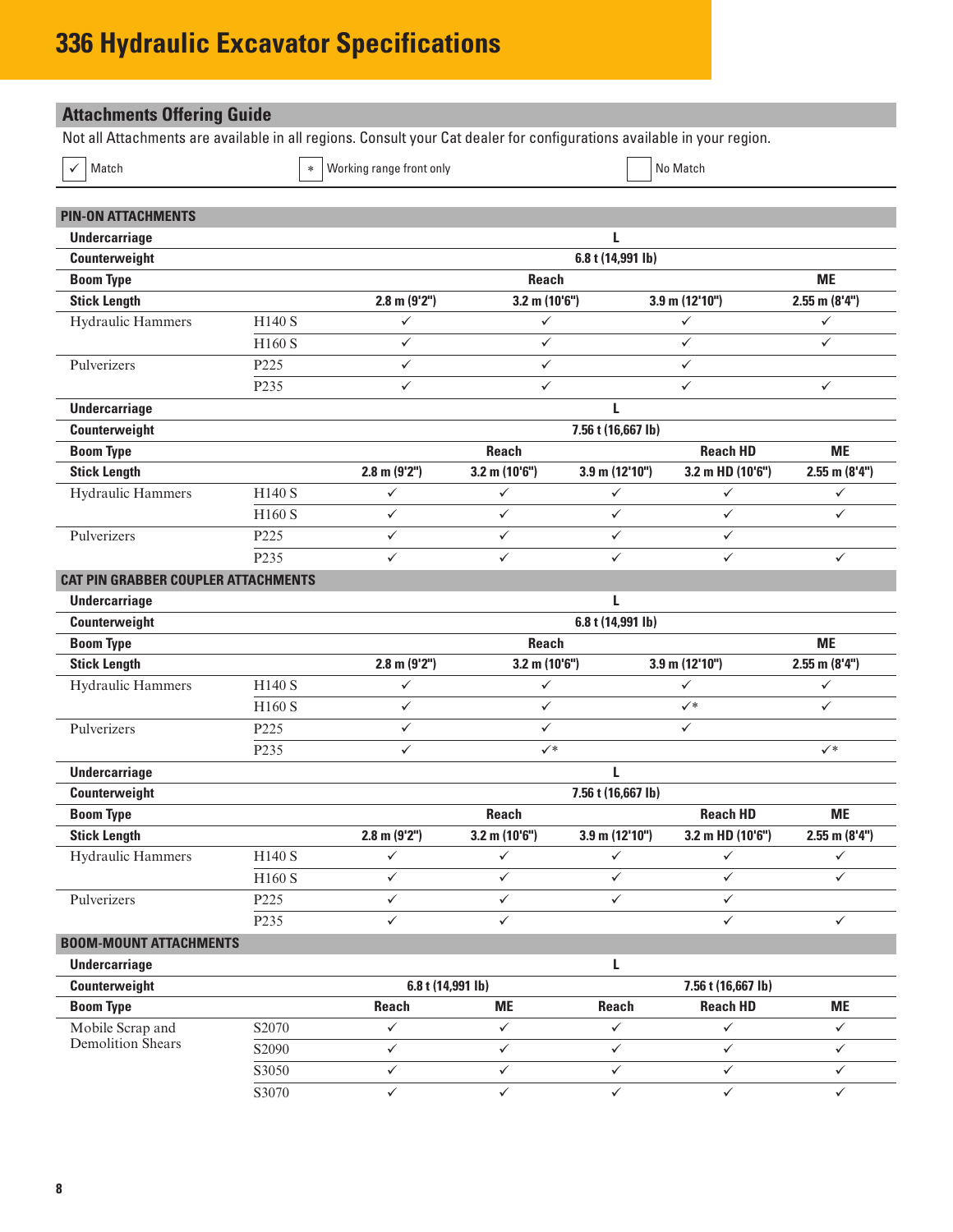3.9 m (12'10") stick

Bucket linkage, TB family without

Bucket linkage, DB family without

lifting eye, Cat GRADE

lifting eye, Cat GRADE

#### <span id="page-8-0"></span>**Standard and Optional Equipment**

Standard and optional equipment may vary. Consult your Cat dealer for details.

|                                                                         | <b>Standard</b> | <b>Optional</b> |                                         | <b>Standard</b> | <b>Optional</b> |
|-------------------------------------------------------------------------|-----------------|-----------------|-----------------------------------------|-----------------|-----------------|
| <b>ENGINE</b>                                                           |                 |                 | <b>UNDERCARRIAGE AND STRUCTURES</b>     |                 |                 |
| Cold start block heaters                                                |                 | ✓               | Long undercarriage                      | ✓               |                 |
| Three selectable modes: Power, Smart, Eco                               | $\checkmark$    |                 | Towing eye on base frame                | ✓               |                 |
| Automatic engine speed control                                          | $\checkmark$    |                 | Full-length track guiding guards        |                 | ✓               |
| $52^{\circ}$ C (126 $^{\circ}$ F) high-ambient                          | $\checkmark$    |                 | Segmented track guiding guards          |                 |                 |
| cooling capacity                                                        |                 |                 | Swivel guard                            | $\checkmark$    |                 |
| Hydraulic reverse fan                                                   |                 |                 | HD bottom guard                         | ✓               |                 |
| $-18$ ° C (0° F) cold start capability                                  | $\checkmark$    |                 | HD travel motor guard                   | ✓               |                 |
| Double element air filter with integrated                               | ✓               |                 | Grease lubricated track                 | ✓               |                 |
| precleaner                                                              |                 |                 | HD swing frame                          |                 | ✓               |
| Dual stage four micron main filter<br>and 10 micron primary filter with | ✓               |                 | HD swing bearing                        |                 |                 |
| water separator and water separator                                     |                 |                 | Base frame with HD rollers              |                 | ✓               |
| indicator switch                                                        |                 |                 | Base frame with DF rollers              |                 | ✓               |
| Remote disable                                                          | $\checkmark$    |                 | 6.8 t (14,991 lb) counterweight         |                 | ✓               |
| <b>HYDRAULIC SYSTEM</b>                                                 |                 |                 | 7.56 t (16,667 lb) counterweight        |                 | ✓               |
| Boom and stick regeneration circuit                                     | $\checkmark$    |                 | 600 mm (24") double grouser track shoes |                 | ✓               |
| Electronic main control valve                                           | $\checkmark$    |                 | 700 mm (28") triple grouser track shoes |                 |                 |
| Automatic hydraulic oil warm up                                         | $\checkmark$    |                 | 800 mm (31") triple grouser track shoes |                 | ✓               |
| Reverse swing damping valve                                             | $\checkmark$    |                 | 800 mm (31") HD triple grouser          |                 | ✓               |
| Automatic swing parking brake                                           | $\checkmark$    |                 | track shoes                             |                 |                 |
| High performance hydraulic return filter                                | $\checkmark$    |                 | <b>BOOMS, STICKS AND LINKAGES</b>       |                 |                 |
| Two speed travel                                                        | $\checkmark$    |                 | 6.18 m (20'3") Mass boom                |                 | ✓               |
| Combined two-way auxiliary circuit                                      |                 | ✓               | 6.5 m (21'4") Reach boom                |                 |                 |
| Combined two-way auxiliary circuit                                      |                 | ✓               | 6.5 m (21'4") HD Reach boom             |                 |                 |
| with hammer return filter                                               |                 |                 | 2.55 m (8'4") stick                     |                 | ✓               |
| Medium-pressure auxiliary circuit                                       |                 | ✓               | 2.8 m (9'2") stick                      |                 |                 |
| Quick coupler circuit for Cat Pin Grabber                               |                 |                 | 3.2 m (10'6") stick                     |                 |                 |
|                                                                         |                 |                 | 3.2 m (10'6") HD stick                  |                 | ✓               |

*(continued on next page)*

 $\checkmark$ 

 $\checkmark$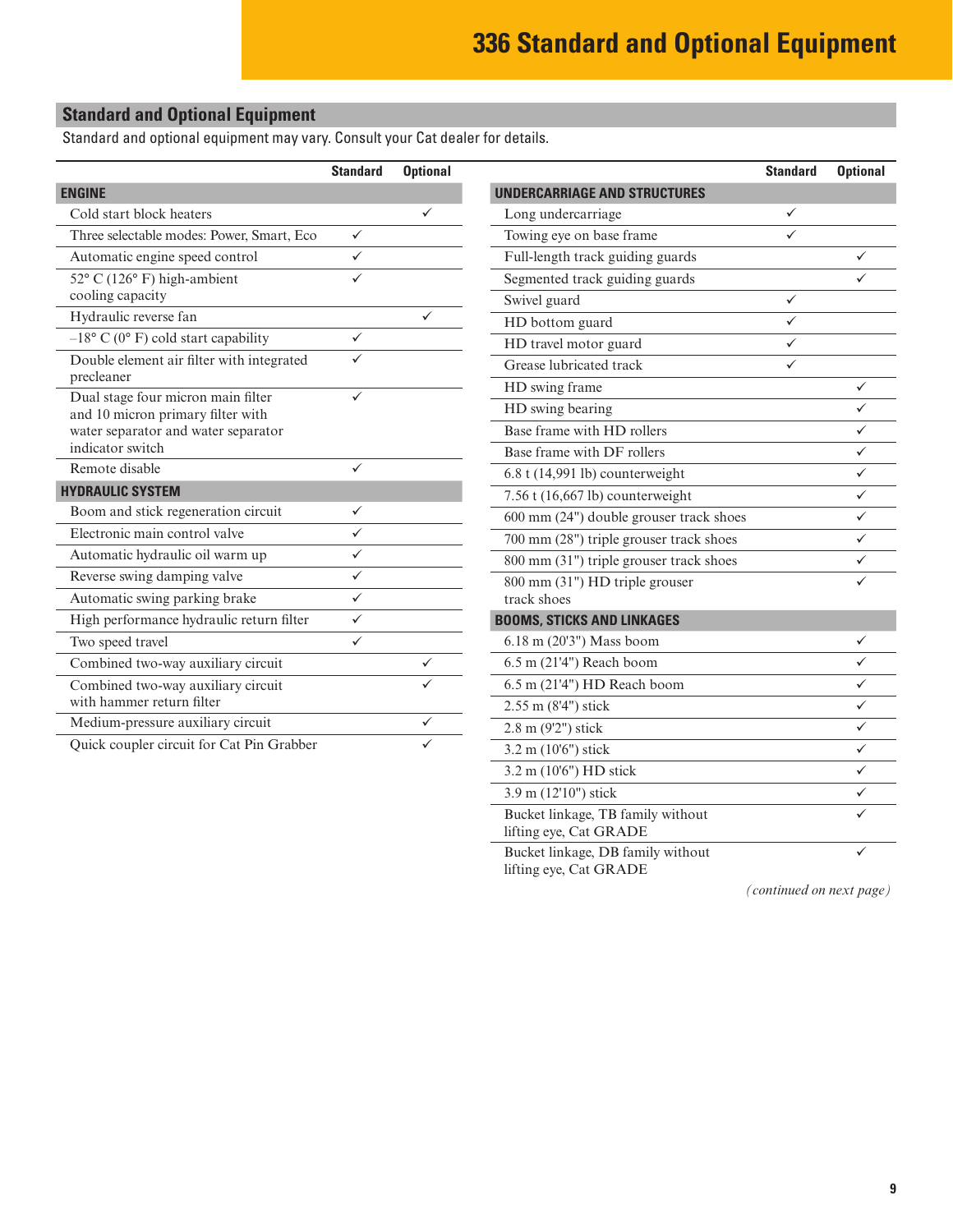### **Standard and Optional Equipment** *(continued)*

Standard and optional equipment may vary. Consult your Cat dealer for details.

|                                                                                                                                          | <b>Standard</b> | <b>Optional</b> |
|------------------------------------------------------------------------------------------------------------------------------------------|-----------------|-----------------|
| <b>ELECTRICAL SYSTEM</b>                                                                                                                 |                 |                 |
| Maintenance-free 1,000 CCA<br>batteries $(\times 2)$                                                                                     |                 |                 |
| Centralized electrical disconnect switch                                                                                                 |                 |                 |
| LED chassis light, LH and RH boom<br>lights, cab lights                                                                                  |                 |                 |
| Premium surround working lights                                                                                                          |                 |                 |
| <b>CAT TECHNOLOGY</b>                                                                                                                    |                 |                 |
| Cat Product Link™                                                                                                                        |                 |                 |
| Work tool recognition                                                                                                                    |                 |                 |
| Work tool tracking*                                                                                                                      |                 |                 |
| Laser catcher                                                                                                                            |                 |                 |
| Cat GRADE with 2D and offset memory                                                                                                      |                 |                 |
| Cat GRADE with Advanced 2D                                                                                                               |                 |                 |
| Cat GRADE with 3D connectivity:<br>- Virtual Reference Station**<br>- Internet Base Service Station**<br>- Trimble Connected Community** |                 |                 |
| Cat Assist:<br>– Grade Assist<br>– Boom Assist<br>- Bucket Assist<br>- Swing Assist<br>– Lift Assist                                     |                 |                 |
| Cat PAYLOAD:<br>- Static weigh<br>– Auto calibration<br>- Payload/cycle information<br>- USB reporting capability                        |                 |                 |
| 2D E-Fence:<br>– E-ceiling<br>– E-floor<br>$-$ E-swing<br>$-$ E-wall<br>– E-cab avoidance                                                |                 |                 |
| Auto hammer stop                                                                                                                         | ✓               |                 |
| Remote Services capability                                                                                                               |                 |                 |
| Auto Dig Boost                                                                                                                           |                 |                 |

|                                                                      | <b>Standard</b> | <b>Optional</b> |
|----------------------------------------------------------------------|-----------------|-----------------|
| <b>SERVICE AND MAINTENANCE</b>                                       |                 |                 |
| Grouped location of engine oil<br>and fuel filters                   | ✓               |                 |
| Scheduled Oil Sampling $(S \cdot O \cdot S^{SM})$ ports              | ✓               |                 |
| <b>SAFETY AND SECURITY</b>                                           |                 |                 |
| Cat Command remote control                                           |                 |                 |
| Caterpillar One Key security system                                  | ✓               |                 |
| Lockable external tool/storage box                                   |                 |                 |
| Lockable door, fuel, and hydraulic<br>tank locks                     | ✓               |                 |
| Lockable fuel drain compartment                                      | ✓               |                 |
| Service platform with anti-skid plate<br>and recessed bolts          |                 |                 |
| RH handrail and hand hold<br>$(ISO 2867:2011$ compliant)             | ✓               |                 |
| Signaling/warning horn                                               | ✓               |                 |
| Ground-level secondary engine<br>shutoff switch                      |                 |                 |
| Rearview camera                                                      |                 |                 |
| $360^\circ$ visibility                                               |                 |                 |
| Falling object guard system<br>(not compatible with cab light cover, |                 |                 |

rain protector)

\*Paired with PL161 attachment locator.

\*\*Subscription required.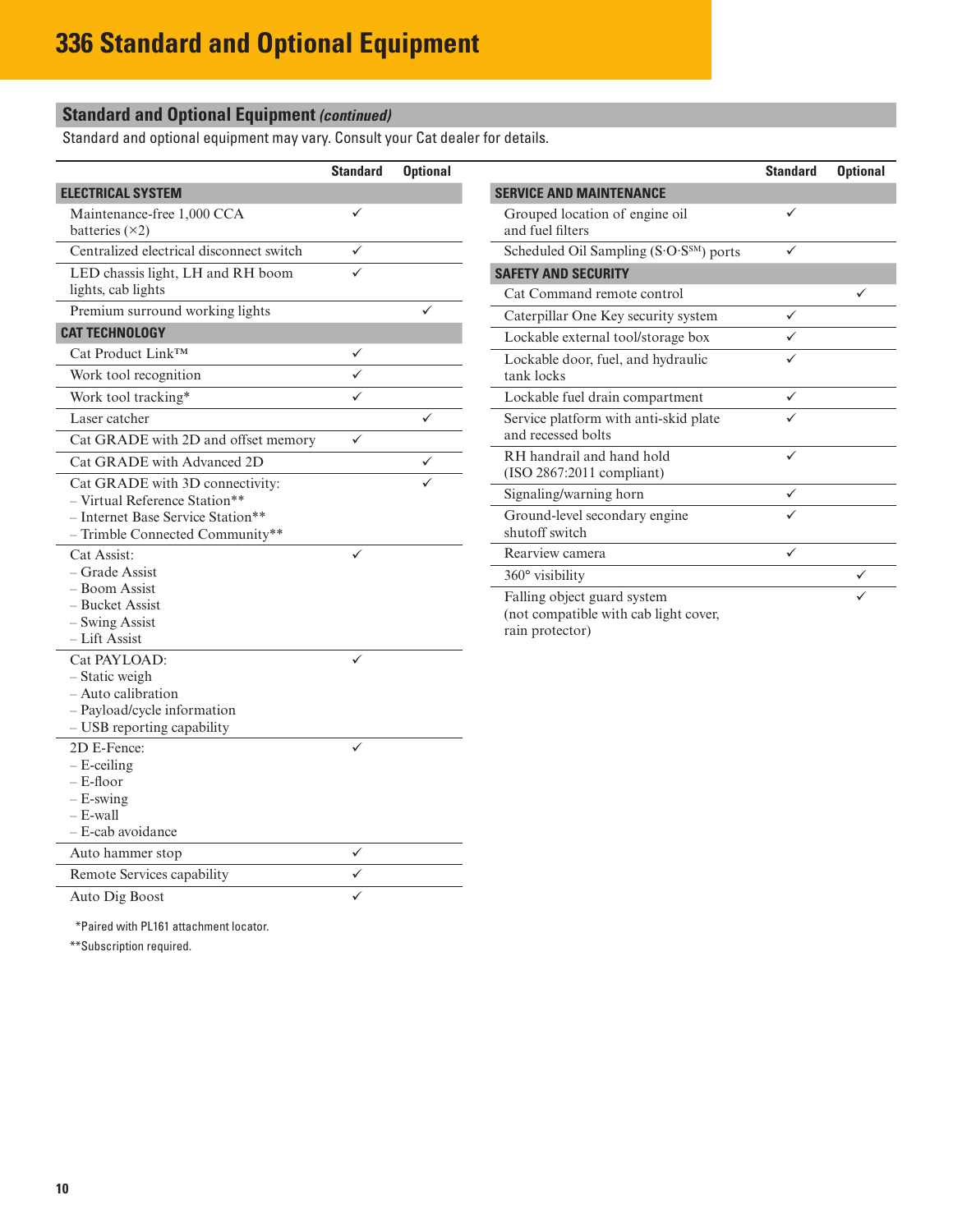#### <span id="page-10-0"></span>**Dealer Installed Kit and Attachments**

Attachments may vary. Consult your Cat dealer for details.

#### **CAB**

- Radial lower wiper
- Joysticks with horizontal sliders
- LH/RH electrical pedal for tool control
- Rain protector plus cab light cover

#### **SAFETY AND SECURITY**

• Bluetooth® key fob

• Side rubber bumper guard • Falling object guard system (not compatible

**GUARDS**

- with cab light cover, rain protector) • Mesh guard full front (not compatible with cab light cover, rain protector)
- Mesh guard lower half front
- Full protecting vandalism guard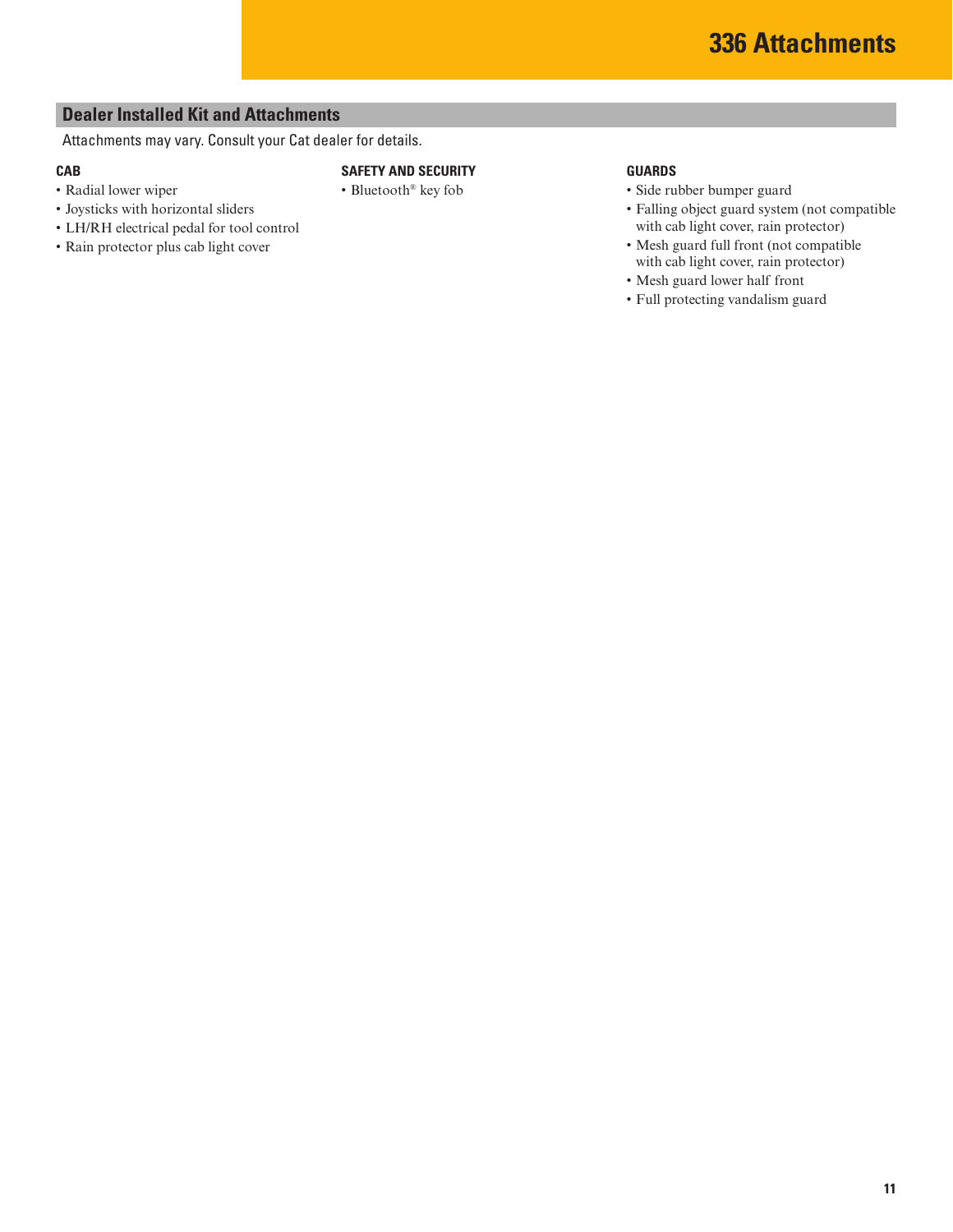# <span id="page-11-0"></span>**Cab Options**

|                                                                               | <b>Deluxe</b> | <b>Premium</b> |
|-------------------------------------------------------------------------------|---------------|----------------|
| ROPS, standard sound suppression                                              |               | X              |
| ROPS, advanced sound suppression                                              | X             |                |
| High-resolution 254 mm (10") LCD touchscreen monitor                          |               |                |
| High-resolution 254 mm $(10")$ LCD touchscreen monitor $+$ additional monitor | ()            |                |
| (for use with Cat GRADE with Advanced 2D or Cat GRADE with 3D)                |               |                |
| Automatic bi-level air conditioner                                            |               |                |
| Jog dial and shortcut keys for monitor control                                |               |                |
| Keyless push-to-start engine control                                          |               |                |
| Height-adjustable console, infinite with no tool                              |               |                |
| Heated seat with air-adjustable suspension                                    |               | Χ              |
| Heated and cooled seat with automatic adjustable suspension                   | X             |                |
| 51 mm (2") seat belt                                                          |               |                |
| Tilt-up left-side console                                                     |               |                |
| Bluetooth integrated radio with USB ports                                     |               |                |
| 12V DC outlets                                                                |               |                |
| Document storage                                                              |               |                |
| Rear head storage net and lunchbox storage net                                |               |                |
| Cup and bottle holders                                                        |               |                |
| Openable two-piece front window                                               |               |                |
| Radial wiper with washer                                                      |               | X              |
| Parallel wiper with washer                                                    | X             |                |
| Radial lower wiper                                                            | Ω             | Ο              |
| Openable polycarbonate skylight hatch                                         |               |                |
| LED dome light                                                                |               |                |
| Floor welcome light                                                           |               |                |
| Roller front sunscreen                                                        |               |                |
| Roller rear sunscreen                                                         | O             |                |
| Rear window emergency exit                                                    |               |                |
| Washable floor mat                                                            |               |                |
| Beacon ready                                                                  |               |                |

Standard

 $O$  Optional

X Not available